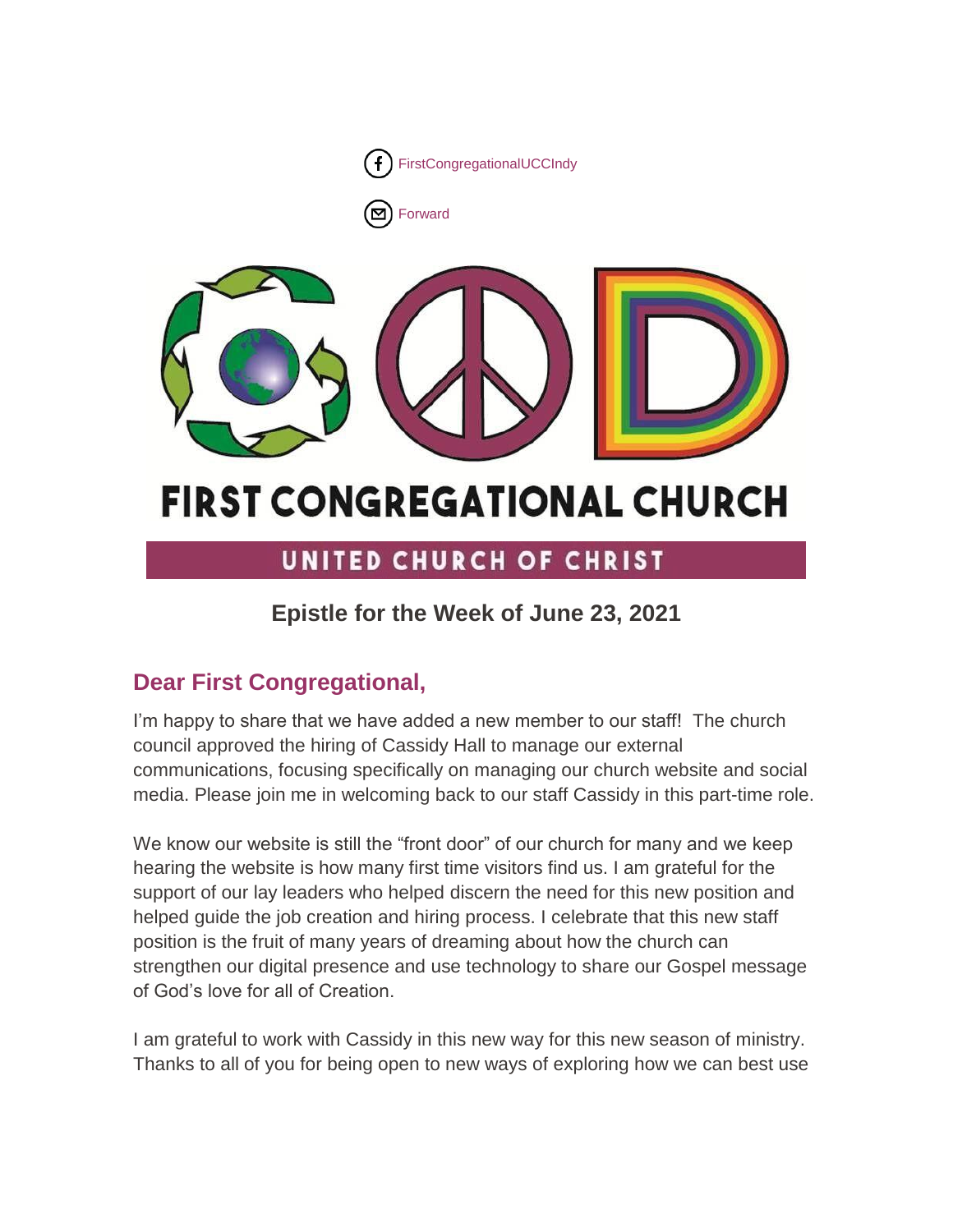technology as we seek to be the Unurch and invite more people to join us in fulfilling our mission.

Blessings, Pastor Sarah

### **FC Covid Protocols:**

As of June 1, the building is open for in-person gatherings. Recommended areas to use are the Parlor, the Library, and the Mayflower Room. Protocols to be followed: Sign-in sheet, social distancing and wearing of masks.

**The target date for in-person worship in the sanctuary is August 1**, contingent upon directives or changes in health and safety guidelines stipulated by Marion County or the State. Protocols to be observed will be determined closer to August 1.



### **THIS SUNDAY**

**Sunday Adult Education, 9:30 a.m. Patio Psalms and Prayers –** On Sundays in June, grab your lawn chair and join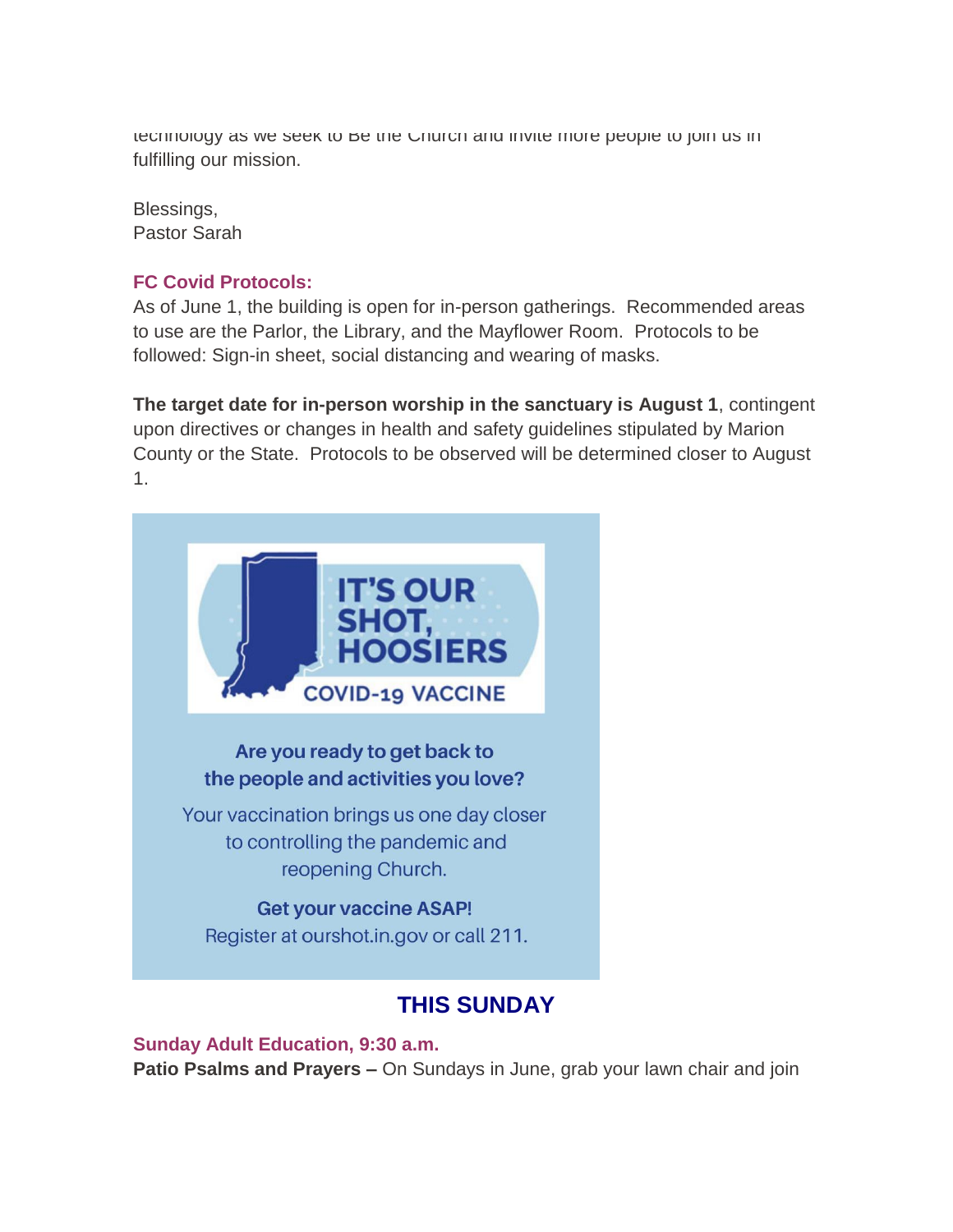us on the patio for an outdoor gathering time for faith formation. We will gather at 9:30, open with a welcome, read and reflect on a Psalm, share joys and concerns, and then close with prayer and the Lord's Prayer. We will wrap up by 10:15. Please join us for this time of reflection and connection. **June 27: Psalm 4**

### **Sunday Worship, 11AM (YouTube, FaceBook, Dial In)**

**Scripture:** Psalm 130 **Sermon:** "Waiting and Watching"

### **Coffee Hour via Zoom at 12:00PM**

### **Thank You for Your Support of First Congregational UCC**

Please continue supporting the mission and ministries of your local church by mailing a check to the church or through online donations at <http://www.fcindy.org/online-giving/>

### **THIS WEEK AT FC**

### **How to Access our Zoom Gatherings**

[https://us04web.zoom.us/j/9264494206?pwd=dmtWbWE5UXRBTk5pcHZlYlB0aEF](https://us04web.zoom.us/j/9264494206?pwd=dmtWbWE5UXRBTk5pcHZlYlB0aEFVUT09) [VUT09](https://us04web.zoom.us/j/9264494206?pwd=dmtWbWE5UXRBTk5pcHZlYlB0aEFVUT09)

Meeting ID: 926 449 4206Password: 7171

If you click on the URL, you should not need to enter in the Meeting ID and Password.

To dial in by phone: +1 312 626 6799, Meeting ID 926 449 4206, Password 7171.

### **TODAY!**

- **Women's Lunch at 11:30 a.m. -** For questions or more information please contact Sue Chapman at (317) 259-1806 or [carolsuech59@gmail.com.](mailto:carolsuech59@gmail.com)
- **Men's Lunch at 1:00 p.m. -** For more information, please contact Randy Walker at (317) 796-2081.
- **Spiritual Support Group at 5:00 p.m. (Zoom) -** This group openly invites anyone seeking spiritual care concerning well being. Contact Pastor Sarah at [pastorsarah@fcindy.org,](mailto:pastorsarah@fcindy.org) or 386-478-9012.

**Covenant Outreach** - Making the shift this year from Mission of the Month to Covenant Outreach has had its challenges, especially in the middle of a pandemic! In a nutshell, we are supporting many of the same organizations and ministries that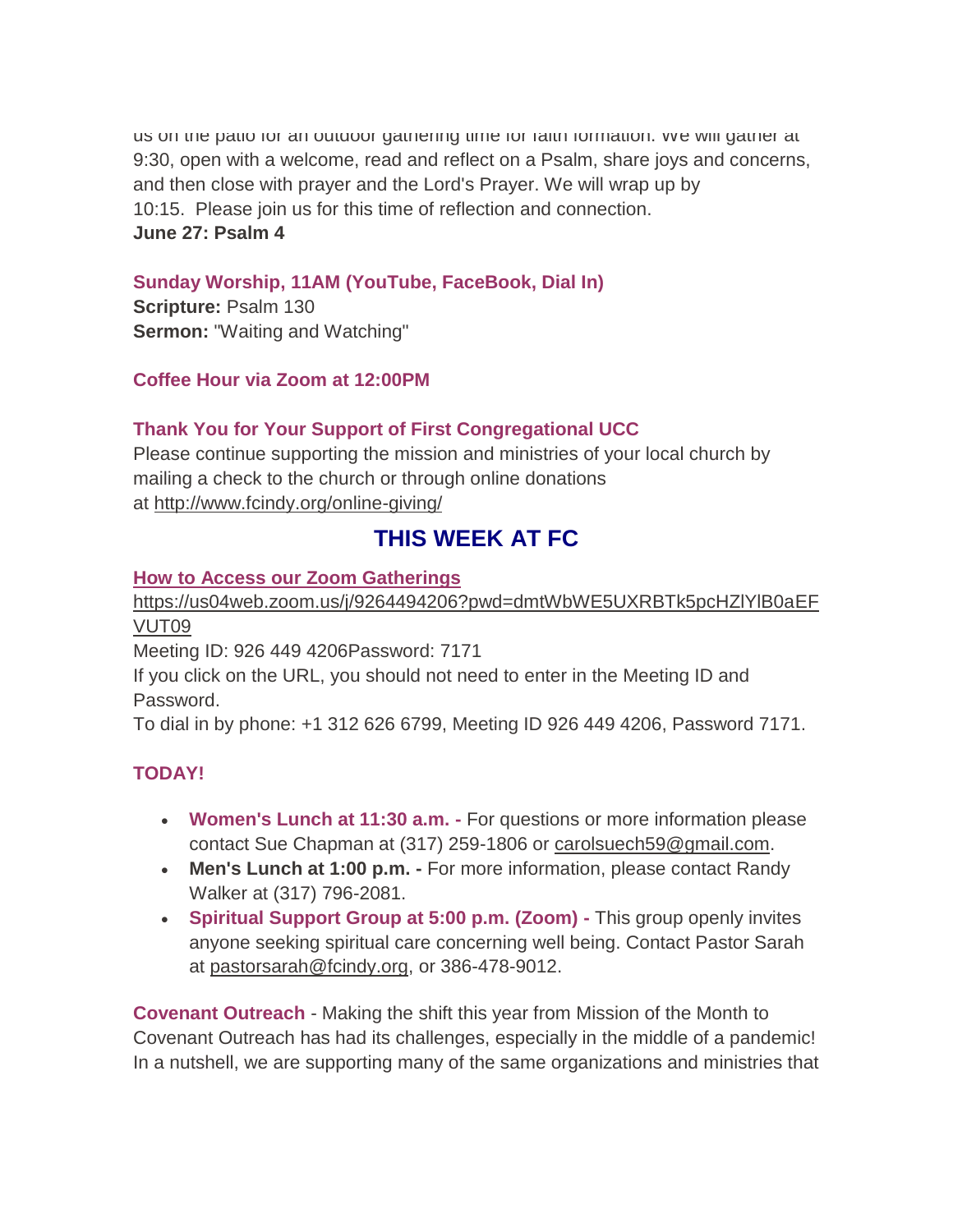used to fall under MoM, but we are spreading out the support over a four-month period. Also, we are endeavoring to support those organizations and ministries as they align with our three UCC covenants – Just Peace, W.I.S.E. for Mental Health, and Open and Affirming. During each four-month period, contributions (made either online or by check sent to the church) will be equally divided among the orgs/ministries highlighted during that period (see the Colony for specific info). However, if anyone chooses to make an extra donation to any of those highlighted recipients, you can simply specify that in your donation. The Outreach & Service Board greatly appreciates the generosity – and grace – of all FC members, especially through these transitional times.

**The Mental Health Team** is seeking new members who want to become part of the team. If interested or have questions, contact Sandy Wood@ [csjlwood@att.net](mailto:csjlwood@att.net) or 317-225-6206.

### **COMING SOON**

**Food Drive & Fellowship! 1st Saturday of the Month – July 3, 10-noon** Our food donations to the Northside Pantry are helping to fight hunger needs, and the Pantry is very grateful that we are doing this – in 2021 we have already contributed almost 2000 lbs of food and supplies! Since we anticipate that inperson worship will start again in August, this will probably be our last food drive event. Thank you to all who have been participating!

**WISE Mental Health Team August Book Buzz -** We are helping to sponsor the Book Buzzes for **August 8 and 22** with Pastor Sarah and her new book: BLESSED UNION, breaking the silence about mental illness and marriage. Books will be free as a part of our grant from the Center for Congregations. If you would like a book, here are some opportunities for you to receive your copy:

- You can pick up a book at the next Food Drive July 3rd from 10-noon. Sandy Wood will be there passing out books.
- Come to the church at another time and pick up a book.
- If you cannot come to the church, you can request a book from Sandy [csjlwood@att.net](mailto:csjlwood@att.net) or 317-225-6206 and she will make sure you get a book.

When you pick up your book from the lectern at the garden entrance please sign your name on the yellow pad beside the books. It isn't required, but the WISE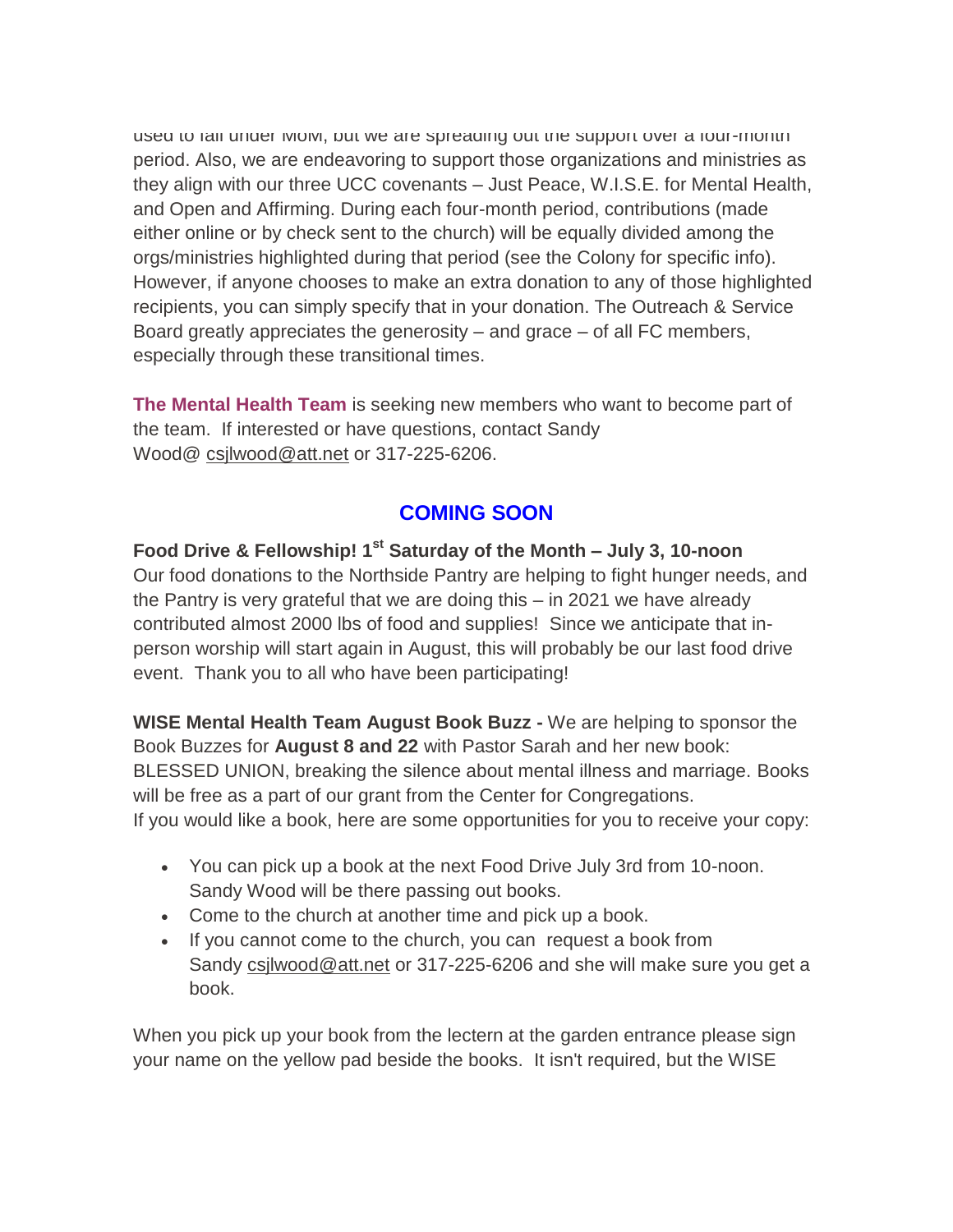iviental Health Team are curious who is interested in the book and will likely participate in one or both of the after worship Buzzes Aug 8 and Aug 22 at 12:30 p.m. EDT. You don't have to have read the book to participate in the Buzzes.

### **Please click** [HERE](https://mcusercontent.com/7a2e4c501545b6d78729a64a1/files/d48f69d7-e688-a3ac-b0c2-00c4dfd79cda/June_Colony_2021.01.pdf) **to view the June Colony with more information and events happening this month!**

### **CONNECTION & SUPPORT**

### **FC Facebook page** (click **[here](https://www.facebook.com/FirstCongregationalUCCIndy/)**)

"**First Congregational Indy Fellowship**" group on Facebook (click **[here](https://www.facebook.com/groups/521333455186422/)**).

### **Pastoral Care**

Pastor Sarah may be reached at (386) 478-9012 or [pastorsarah@fcindy.](mailto:pastorsarah@fcindy.org)

### **Pastor Sarah's Sabbath Days: Mondays & Saturdays**

The congregation covenant with Pastor Sarah to provide 2 days per week for personal rest and family renewal. On Mondays and Saturdays, Pastor Sarah is not available unless it is a pastoral emergency. Thank you for honoring this sacred gift of Sabbath time for our Pastor and her family.

### **Additional Church Support Contacts**

Pastoral Care Associate: Pastor Carol [\(casowle@gmail.com\)](mailto:casowle@gmail.com) Office Administrator: Shannon [\(shannon@fcindy.org\)](mailto:shannon@fcindy.org) External Communications Manager: Cassidy Hall [\(cassidy@fcindy.org\)](mailto:cassidy@fcindy.org) Lead Councilor: Steve Coomer [\(s.coomer@sbcglobal.net\)](mailto:s.coomer@sbcglobal.net) (Senior Councilors: Steve Coomer, Larry Eckel, Alice Rutherford)

### **Mental Health Support:**

- **Substance Abuse and Mental Health Services Administration's Disaster Distress Helpline:** 1-800-985-5990, or text "TalkWithUs" to 66746.
- **National Suicide Prevention Hotline**: 1-800-273-TALK (8255) (press 1 for veterans, 2 for Spanish)
- **National Alliance on Mental Illness (NAMI)** Information HelpLine provides information and referral services. 1-800-950-NAMI (6264)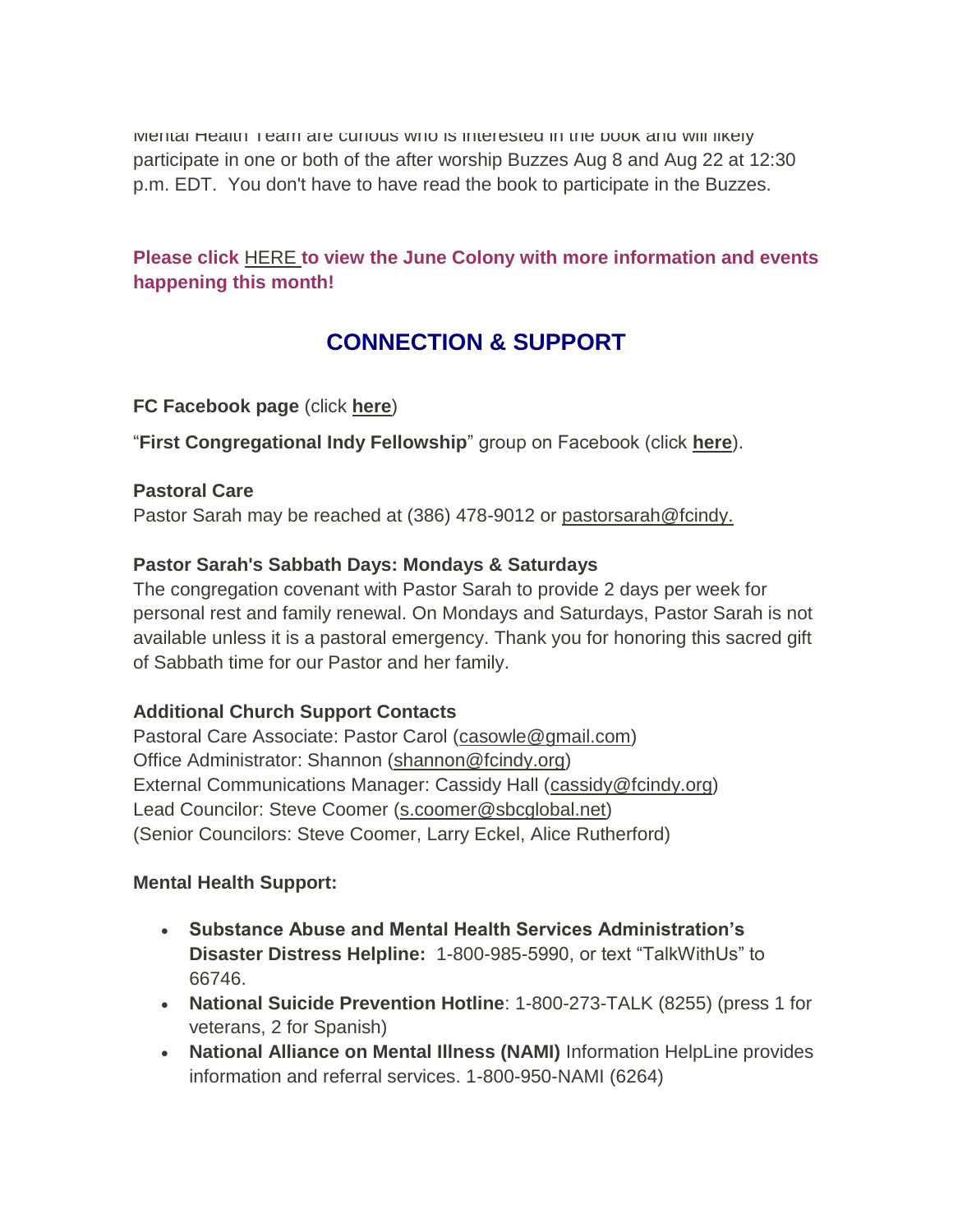and [www.nami.org.](http://www.nami.org/)

 **The Trevor Project hotline** offers support for LGBTQIA+ youth and families struggling with mental health challenges at 1-866-4-U-TREVOR (488-7386) and [www.theTrevorProject.org](http://www.thetrevorproject.org/)

**Members in Need Fund -** The Members in Need Fund is available to support financial needs for any of our church family who find themselves in need. To request funds for you or your family, please contact Pastor Sarah by email [pastorsarah@fcindy.org](mailto:pastorsarah@fcindy.org) or cell (386) 478-9012.

### **FC Covid Protocols:**

As of June 1, the building is open for in-person gatherings. Recommended areas to use are the Parlor, the Library, and the Mayflower Room. Protocols to be followed: Sign-in sheet, social distancing and wearing of masks.

The target date for in-person worship in the sanctuary is August 1, contingent upon directives or changes in health and safety guidelines stipulated by Marion County or the State. Protocols to be observed will be determined closer to August 1.

### **THIS WEEK AT FIRST CONGREGATIONAL**

### **3 Ways to Connect for Worship**

#### *YOUTUBE*

<https://www.youtube.com/channel/UCWV9wqAvPiUKSkEbjaV6Zpw>

- YouTube Live broadcasts at 11am..
- Use this option for live interacting and messaging. You must have or create a user account and be logged in to message live.

### *FACE BOOK*

[https://www.facebook.com/pg/FirstCongregationalUCCIndy/posts/?ref=page\\_int](https://www.facebook.com/pg/FirstCongregationalUCCIndy/posts/?ref=page_internal) [ernal](https://www.facebook.com/pg/FirstCongregationalUCCIndy/posts/?ref=page_internal)

- The video will be posted at 11am.
- This is for viewing only. For live interacting and commenting, please use the YouTube option.